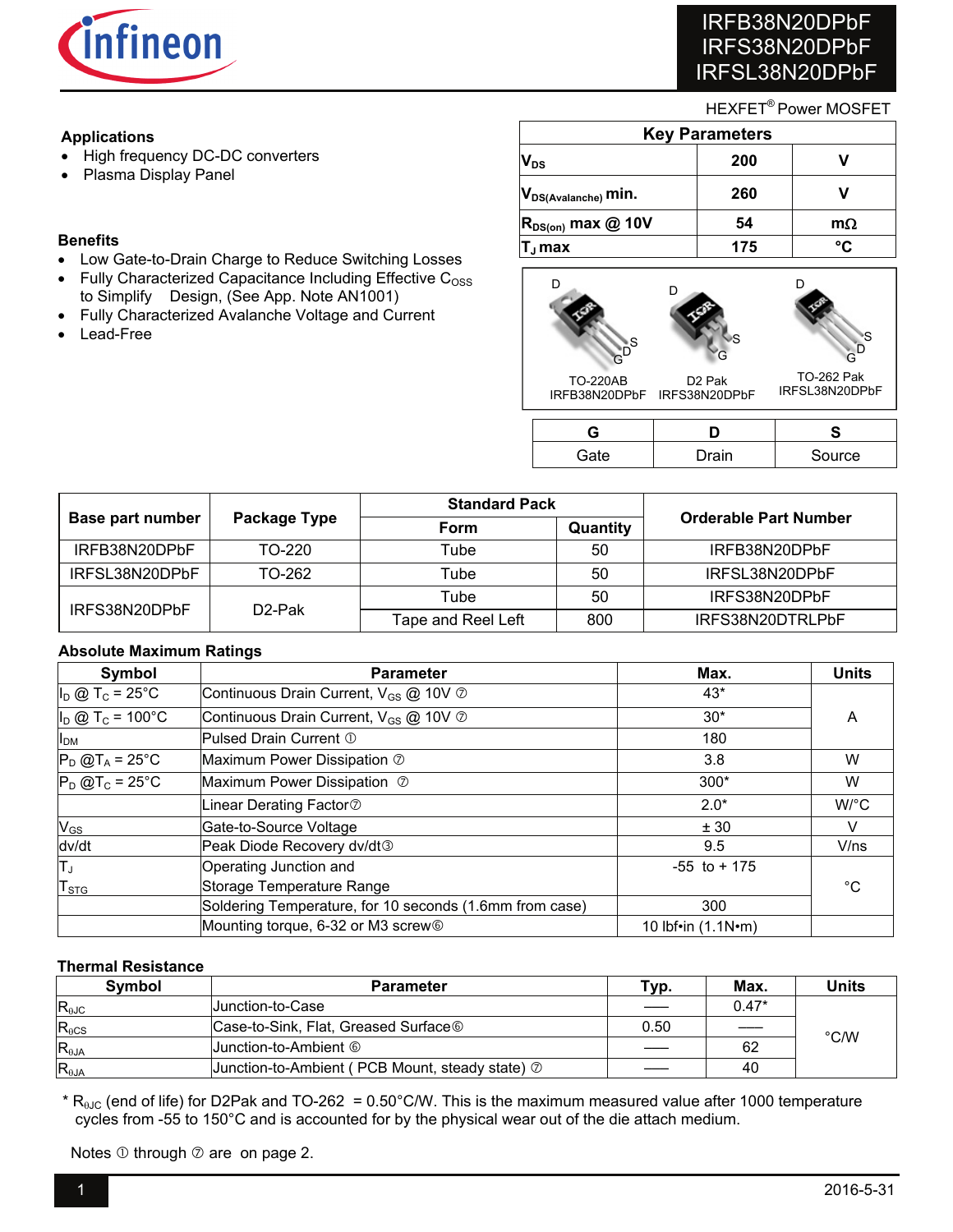

## Static @ T<sub>J</sub> = 25°C (unless otherwise specified)

|                                 | <b>Parameter</b>                                                 | Min. | Typ. |        | Max. Units | <b>Conditions</b>                                       |
|---------------------------------|------------------------------------------------------------------|------|------|--------|------------|---------------------------------------------------------|
| $V_{(BR)DSS}$                   | Drain-to-Source Breakdown Voltage                                | 200  |      |        |            | $V_{GS}$ = 0V, $I_D$ = 250µA                            |
| $\Delta V_{(BR)DSS}/\Delta T_J$ | Breakdown Voltage Temp. Coefficient                              |      | 0.22 |        |            | V/°C Reference to 25°C, $I_D = 1mA$                     |
| $R_{DS(on)}$                    | Static Drain-to-Source On-Resistance                             |      |      | 0.054  | $\Omega$   | $V_{GS}$ = 10V, $I_D$ = 26A $\circledcirc$              |
| $V_{GS(th)}$                    | Gate Threshold Voltage                                           | 3.0  |      | 5.0    | V          | $V_{DS} = V_{GS}$ , $I_D = 250 \mu A$                   |
|                                 |                                                                  |      |      | 25     | μA         | $V_{DS}$ =200 V, V <sub>GS</sub> = 0V                   |
| l <sub>DSS</sub>                | Drain-to-Source Leakage Current                                  |      |      | 250    |            | $V_{DS}$ = 160V, $V_{GS}$ = 0V, T <sub>J</sub> = 150 °C |
| l <sub>GSS</sub>                | Gate-to-Source Forward Leakage<br>Gate-to-Source Reverse Leakage |      |      | 100    |            | $V_{GS}$ = 30V                                          |
|                                 |                                                                  |      |      | $-100$ | nA         | $V_{GS}$ = -30V                                         |

## **Dynamic @ TJ = 25°C (unless otherwise specified)**

| <u>gfs</u>                  | Forward Trans conductance           | 17 |      |    | S  | $V_{DS}$ = 50V, $I_D$ = 26A                        |
|-----------------------------|-------------------------------------|----|------|----|----|----------------------------------------------------|
| $Q_{g}$                     | <b>Total Gate Charge</b>            |    | 60   | 91 |    | $I_D = 26A$                                        |
| $Q_{gs}$                    | Gate-to-Source Charge               |    | 17   | 25 | nC | $V_{DS}$ = 100V                                    |
| $Q_{gd}$                    | Gate-to-Drain Charge                |    | 28   | 42 |    | $V_{GS}$ = 10V $\circledA$                         |
| $t_{d(on)}$                 | Turn-On Delay Time                  |    | 16   |    |    | $V_{DD} = 100V$                                    |
| t,                          | <b>Rise Time</b>                    |    | 95   |    |    | $\ $ <sub>D</sub> = 26A                            |
| $t_{d(\text{off})}$         | <b>Turn-Off Delay Time</b>          |    | 29   |    | ns | $R_G$ = 2.5 $\Omega$                               |
| $\mathfrak{t}_{\mathsf{f}}$ | <b>Fall Time</b>                    |    | 47   |    |    | $V_{GS} = 10V \circledA$                           |
| $C_{iss}$                   | Input Capacitance                   |    | 2900 |    |    | $V_{GS} = 0V$                                      |
| $C_{\rm oss}$               | Output Capacitance                  |    | 450  |    |    | $V_{DS}$ = 25V                                     |
| $C_{\text{rss}}$            | Reverse Transfer Capacitance        |    | 73   |    |    | $f = 1.0$ MHz                                      |
| $C_{\rm oss}$               | Output Capacitance                  |    | 3550 |    | pF | $V_{GS}$ = 0V, V <sub>DS</sub> = 1.0V $f$ = 1.0MHz |
| $C_{\rm oss}$               | Output Capacitance                  |    | 180  |    |    | $V_{GS}$ = 0V, $V_{DS}$ = 160V $f$ = 1.0MHz        |
| $C_{\text{oss eff.}}$       | <b>Effective Output Capacitance</b> |    | 380  |    |    | $V_{GS}$ = 0V, $V_{DS}$ = 0V to 160V $\circ$       |

### **Avalanche Characteristics**

|                      | <b>Parameter</b>                          | Min. | Typ. | Max. | <b>Units</b> |
|----------------------|-------------------------------------------|------|------|------|--------------|
| E <sub>AS</sub>      | Single Pulse Avalanche Energy 26          |      |      | 460  | mJ           |
| $I_{AR}$             | Avalanche Current 1                       |      |      | 26   |              |
| E <sub>AR</sub>      | Repetitive Avalanche Energy 1             |      | 390  |      | mJ           |
| $V_{DS (Avalanche)}$ | Repetitive Avalanche Voltage <sup>1</sup> | 260  |      |      |              |

### **Diode Characteristics**

|                         | <b>Parameter</b>                             | Min.                                                                    | Typ. |     | Max. Units | <b>Conditions</b>                                             |
|-------------------------|----------------------------------------------|-------------------------------------------------------------------------|------|-----|------------|---------------------------------------------------------------|
| $\mathsf{I}_\mathsf{S}$ | Continuous Source Current                    |                                                                         |      | 44  |            | MOSFET symbol                                                 |
|                         | (Body Diode)<br><b>Pulsed Source Current</b> |                                                                         |      |     | A          | showing the<br>┡<br>integral reverse                          |
| $I_{SM}$                | (Body Diode) 06                              |                                                                         |      | 180 |            | p-n junction diode.                                           |
| $V_{SD}$                | Diode Forward Voltage                        |                                                                         |      | 1.5 | V          | $T_J = 25^{\circ}C$ , $I_S = 26A$ , $V_{GS} = 0V$ $\circledA$ |
| $t_{rr}$                | <b>Reverse Recovery Time</b>                 |                                                                         | 160  | 240 | ns         | $ T_{J} = 25^{\circ}C$ , $I_{F} = 26A$                        |
| $Q_{rr}$                | <b>Reverse Recovery Charge</b>               |                                                                         | 1.3  | 2.0 | иC         | $di/dt = 100A/\mu s$ $\circledcirc$                           |
| $t_{on}$                | Forward Turn-On Time                         | Intrinsic turn-on time is negligible (turn-on is dominated by $LS+LD$ ) |      |     |            |                                                               |

#### **Notes:**

- Repetitive rating; pulse width limited by max. junction temperature.
- $\oslash$  starting T<sub>J</sub> = 25°C, L = 1.3mH, R<sub>G</sub> = 25 $\Omega$ , I<sub>AS</sub> = 26A.
- $\textcircled{s}$   $I_{SD} \leq 26A$ , di/dt  $\leq 390A/\mu s$ ,  $V_{DD} \leq V_{(BR)DSS}$ ,  $T_J \leq 175^{\circ}C$ .
- $\circledast$  Pulse width  $\leq$  300µs; duty cycle  $\leq$  2%.
- $\circ$  C<sub>oss</sub> eff. is a fixed capacitance that gives the same charging time as C<sub>oss</sub> while V<sub>DS</sub> is rising from 0 to 80% V<sub>DSS</sub>.
- This is only applied to TO-220AB package.
- When mounted on 1" square PCB (FR-4 or G-10 Material). For recommended footprint and soldering techniques refer to application note #AN-994.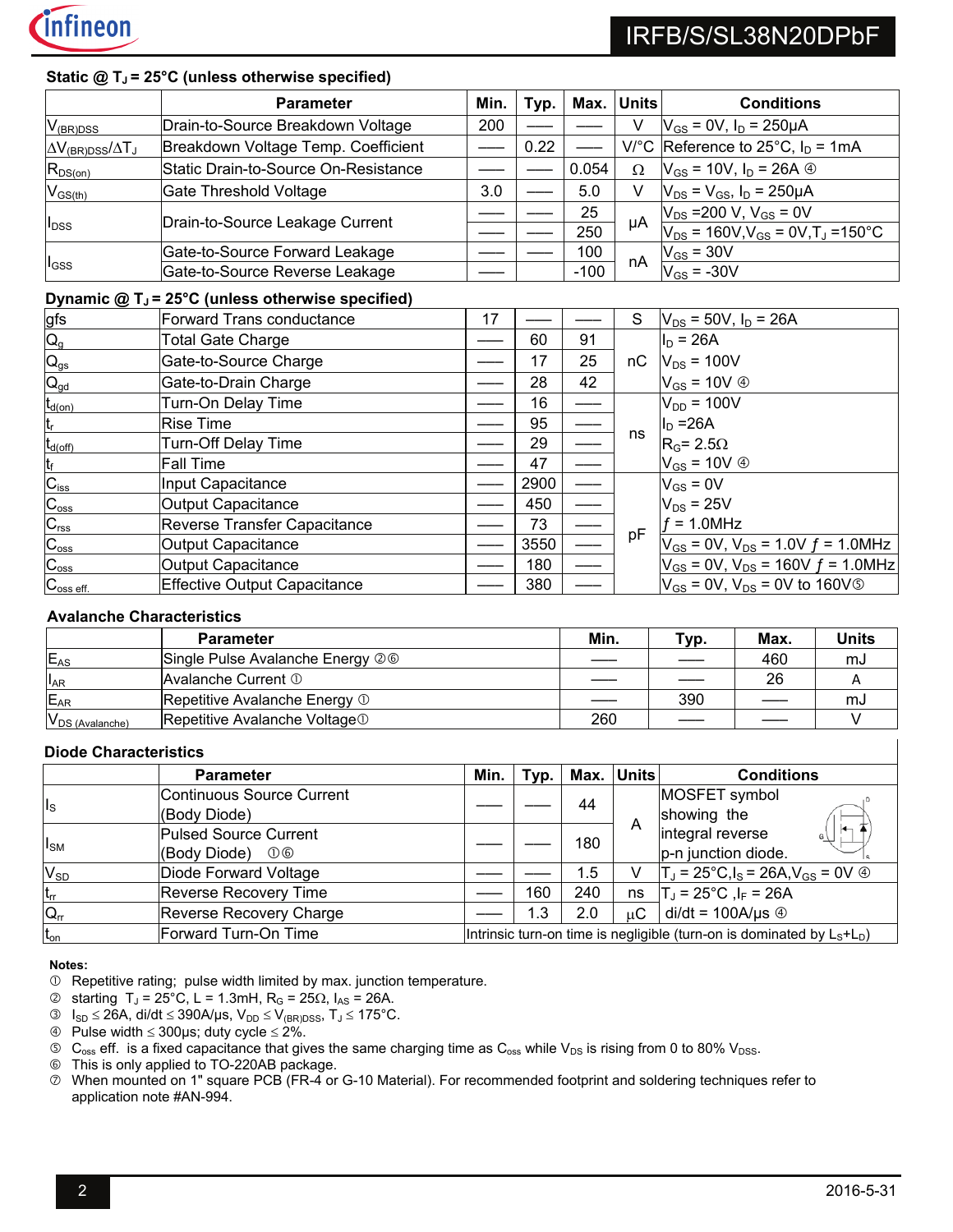



**Fig. 1** Typical Output Characteristics

**Fig. 2** Typical Output Characteristics



**Fig. 3** Typical Transfer Characteristics

**Fig. 4** Normalized On-Resistance vs. Temperature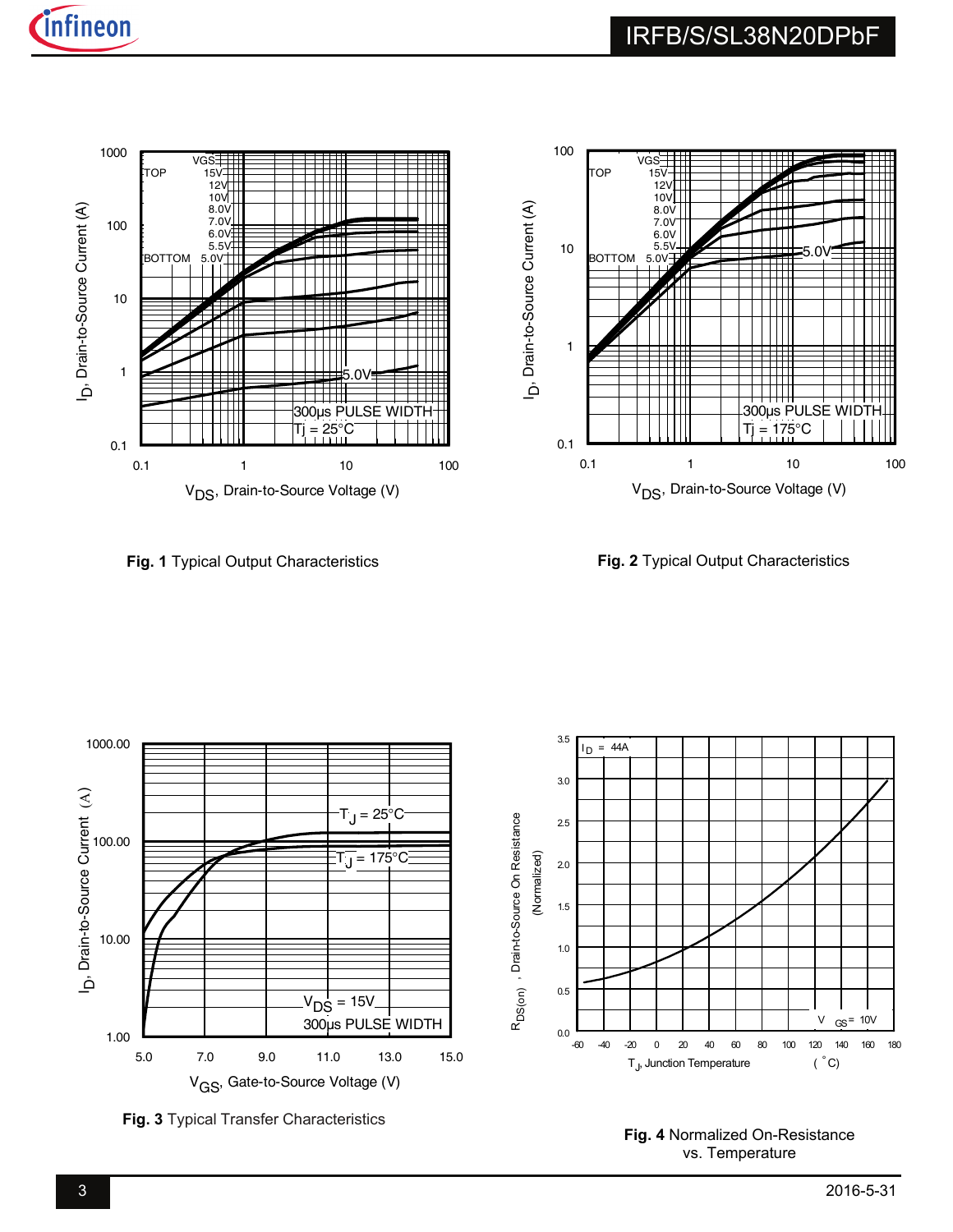



**Fig 5.** Typical Capacitance vs. Drain-to-Source Voltage

**Fig 6.** Typical Gate Charge vs. Gate-to-Source Voltage



**Fig. 7** Typical Source-to-Drain Diode<br>
Fig 8. Maximum Safe Operating Area Forward Voltage

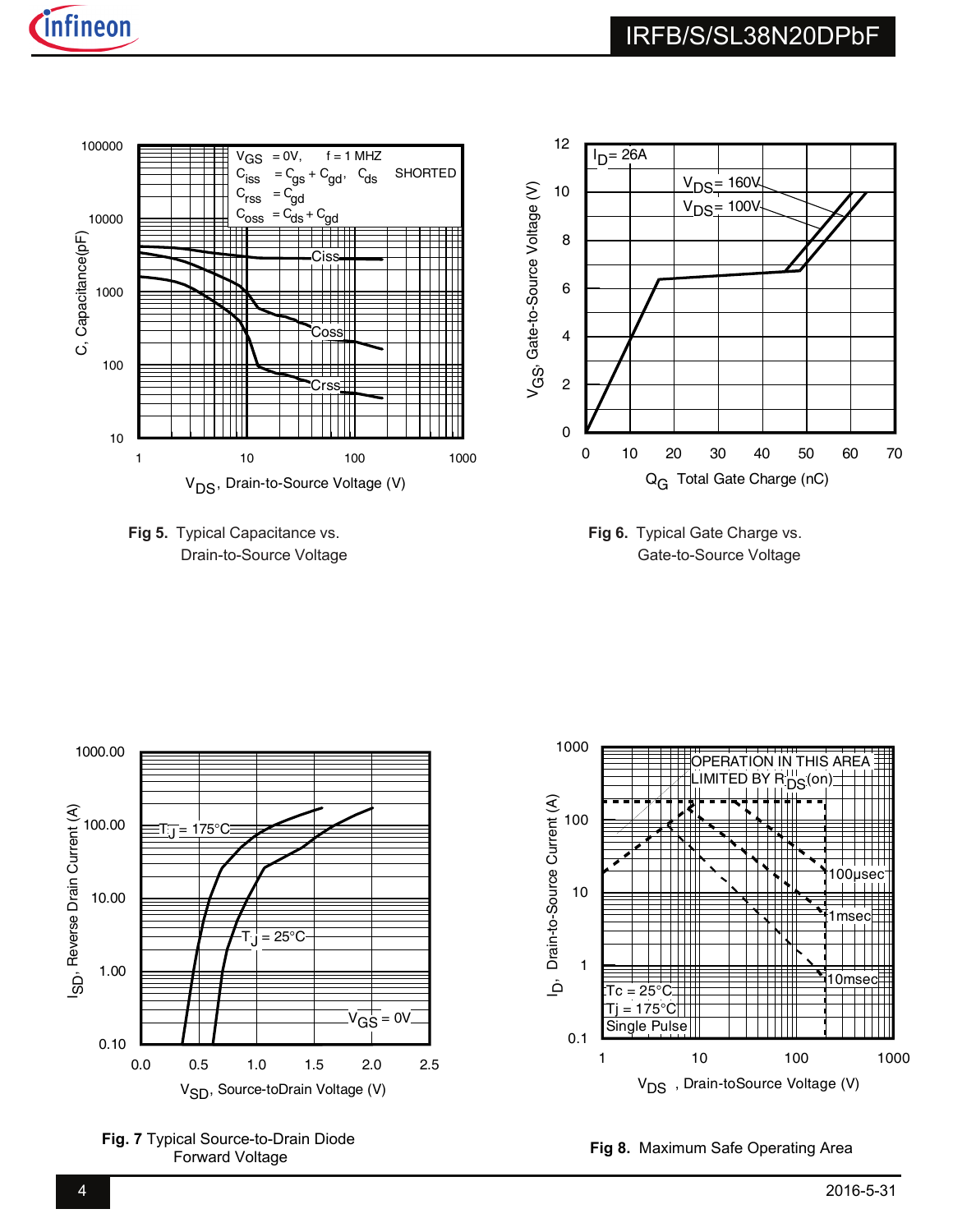



**Fig 9.** Maximum Drain Current vs. Case Temperature



**Fig 10a.** Switching Time Test Circuit



**Fig 10b.** Switching Time Waveforms



**Fig 11.** Maximum Effective Transient Thermal Impedance, Junction-to-Case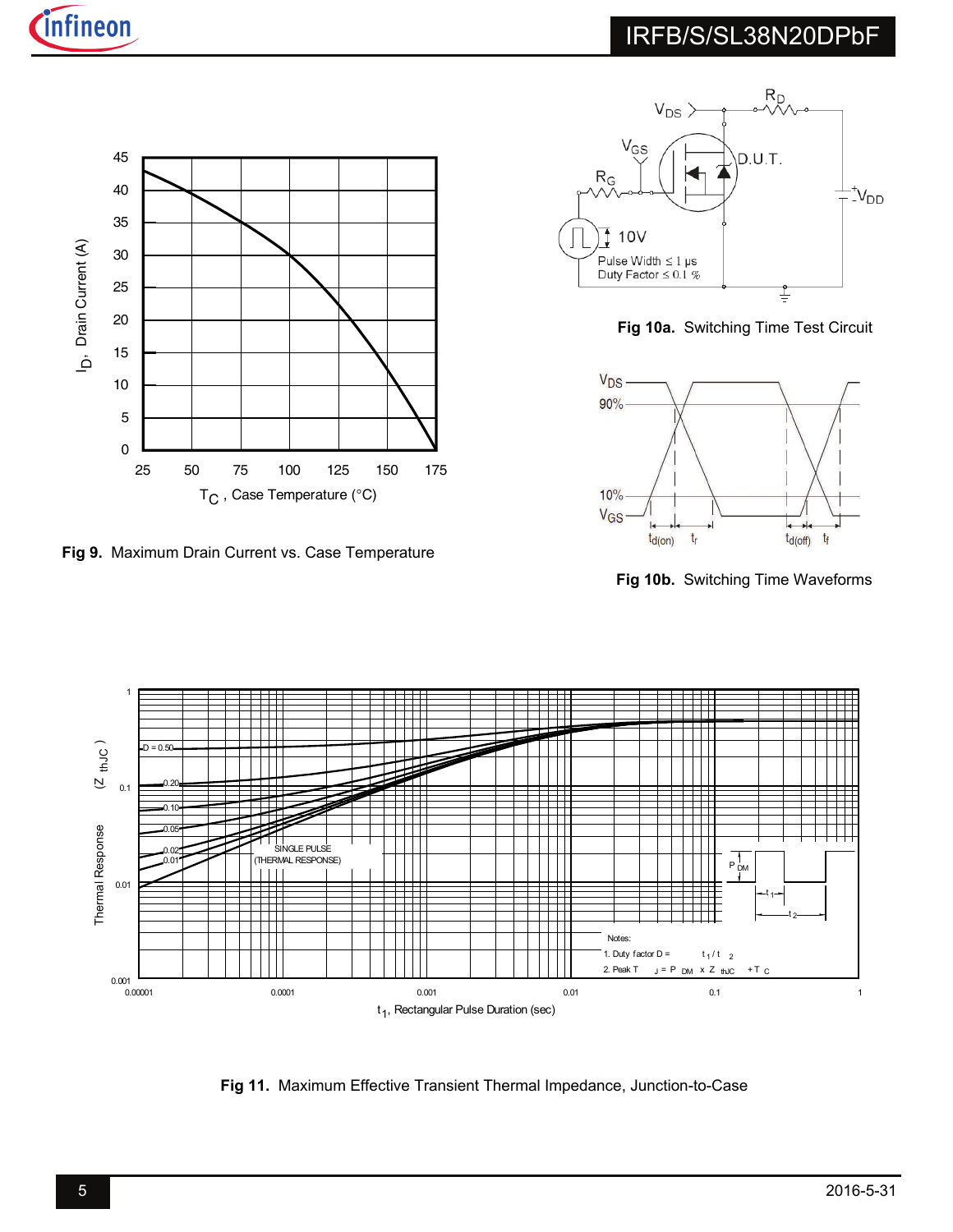

**Fig 12a.** Unclamped Inductive Test Circuit



**Fig 12b.** Unclamped Inductive Waveforms



**Fig 13a.** Gate Charge Waveform **Fig 13b.** Gate Charge Test Circuit



**Fig 12c.** Maximum Avalanche Energy vs. Drain Current

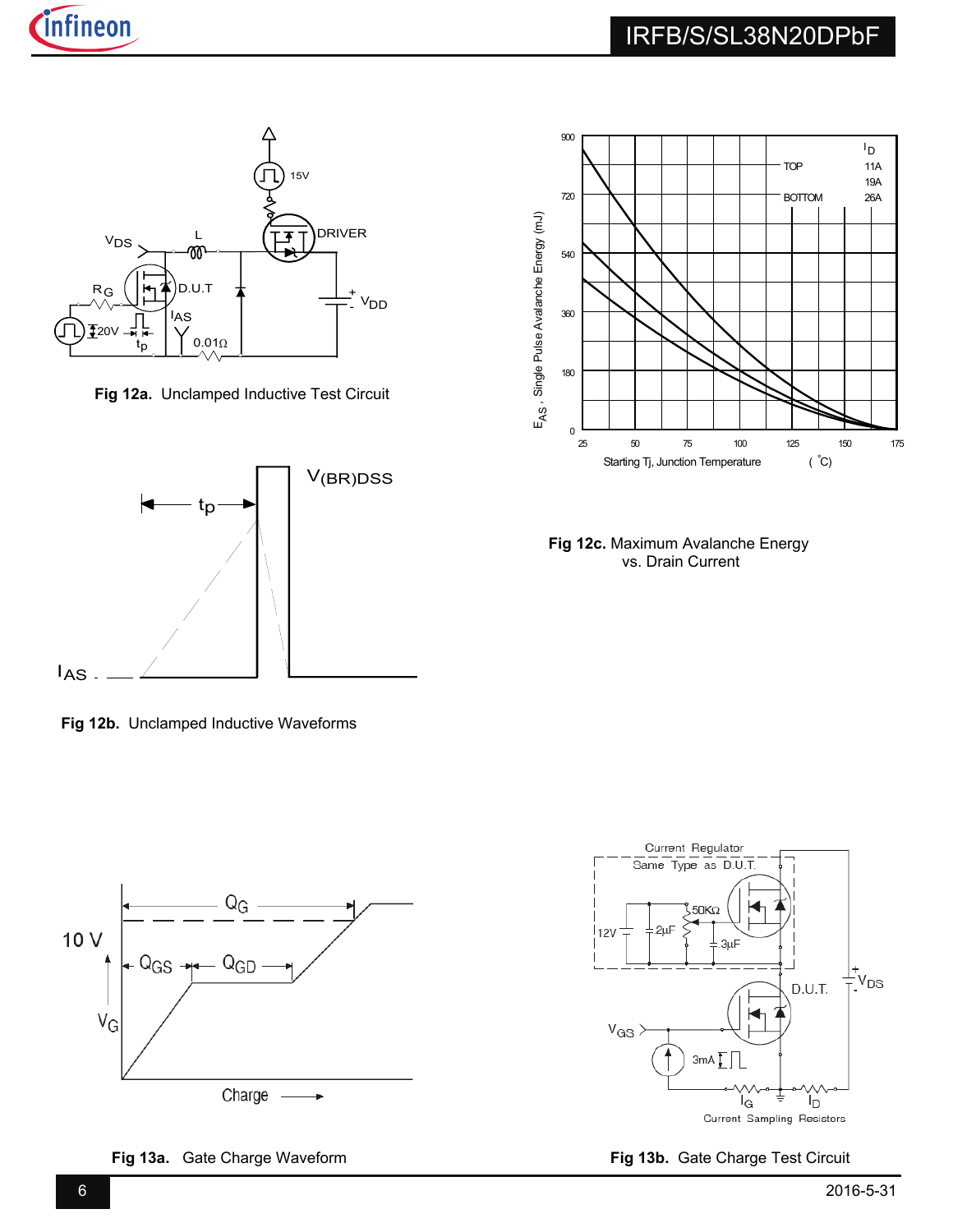

# Peak Diode Recovery dv/dt Test Circuit





**Fig 14.** Peak Diode Recovery dv/dt Test Circuit for N-Channel HEXFET® Power MOSFETs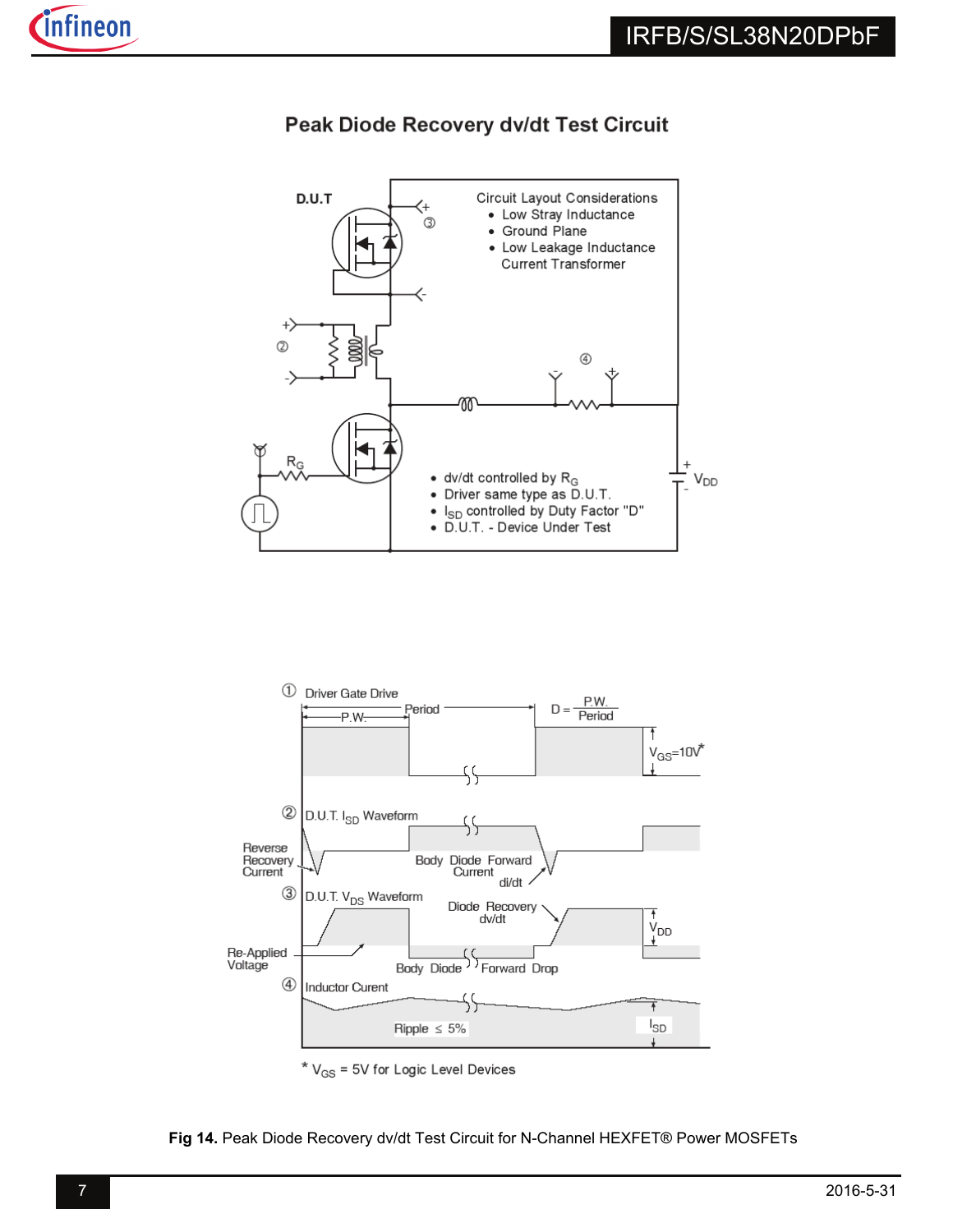**TO-220AB Package Outline** (Dimensions are shown in millimeters (inches))





- NOTES:
- DIMENSIONING AND TOLERANCING AS PER ASME Y14.5 M- 1994.  $1 -$
- $2. -$
- $3 -$
- DIMENSIONING AND TOLED AND INCHEST MADE THAD M-T 1949.<br>DIMENSIONS ARE SHOWN IN INCHEST MILLIMETERS].<br>LEAD DIMENSION AND FINISH UNCONTROLLED IN L1.<br>DIMENSION D, D1 & E DO NOT INCLUDE MOLD FLASH, MOLD FLASH<br>SHALL NOT EXCEED  $4 -$
- DIMENSION b1, b3 & c1 APPLY TO BASE METAL ONLY.
- $\mathbb{A}$  $6 -$ CONTROLLING DIMENSION : INCHES.
- $7, -$ THERMAL PAD CONTOUR OPTIONAL WITHIN DIMENSIONS E, H1, D2 & E1
- DIMENSION E2 X H1 DEFINE A ZONE WHERE STAMPING<br>AND SINGULATION IRREGULARITIES ARE ALLOWED.  $8 -$
- 
- AND SUBDATION INTERFERING THE PLACED TO THE AND DISPOSED OUTLINE CONFORMS TO JEDEC TO-220, EXCEPT A2 (max.) AND D2 (min.)<br>WHERE DIMENSIONS ARE DERIVED FROM THE ACTUAL PACKAGE OUTLINE.  $9 -$

| SYMBOL         |       | <b>MILLIMETERS</b> |      | <b>INCHES</b>      |                |
|----------------|-------|--------------------|------|--------------------|----------------|
|                | MIN.  | MAX.               | MIN. | MAX.               | <b>NOTES</b>   |
| A              | 3.56  | 4.83               | .140 | .190               |                |
| A1             | 1.14  | 1.40               | .045 | .055               |                |
| A2             | 2.03  | 2.92               | .080 | .115               |                |
| b              | 0.38  | 1.01               | .015 | .040               |                |
| b1             | 0.38  | 0.97               | .015 | .038               | 5              |
| b2             | 1.14  | 1.78               | .045 | .070               |                |
| b <sub>3</sub> | 1.14  | 1.73               | .045 | .068               | 5              |
| $\mathsf{C}$   | 0.36  | 0.61               | .014 | .024               |                |
| c <sub>1</sub> | 0.36  | 0.56               | .014 | .022               | 5              |
| D              | 14.22 | 16.51              | .560 | .650               | $\overline{4}$ |
| D <sub>1</sub> | 8.38  | 9.02               | .330 | .355               |                |
| D <sub>2</sub> | 11.68 | 12.88              | .460 | .507               | 7              |
| E              | 9.65  | 10.67              | .380 | .420               | 4,7            |
| E1             | 6.86  | 8.89               | .270 | .350               | 7              |
| E <sub>2</sub> |       | 0.76               |      | .030               | 8              |
| $\mathsf{e}\,$ | 2.54  | <b>BSC</b>         | .100 | <b>BSC</b>         |                |
| e1             | 5.08  | <b>BSC</b>         |      | .200<br><b>BSC</b> |                |
| H1             | 5.84  | 6.86               | .230 | .270               | 7.8            |
| L              | 12.70 | 14.73              | .500 | .580               |                |
| $\mathsf{L}$   | 3.56  | 4.06               | ,140 | .160               | 3              |
| øΡ             | 3.54  | 4.08               | .139 | .161               |                |
| Q              | 2.54  | 3.42               | .100 | .135               |                |

LEAD ASSIGNMENTS

HEXFET 1. – GATE<br>2. – DRAIN<br>3. – SOURCE

IGBTs, CoPACK 1.- GATE<br>2.- COLLECTOR<br>3.- EMITTER

**DIODES** 1.- ANODE<br>2.- CATHODE<br>3.- ANODE

## **TO-220AB Part Marking Information**



TO-220AB packages are not recommended for Surface Mount Application.

### **Notes:**

**1. For an Automotive Qualified version of this part please seehttp://www.infineon.com/product-info/auto/**

**2. For the most current drawing please refer to Infineon website at http://www.infineon.com/package/**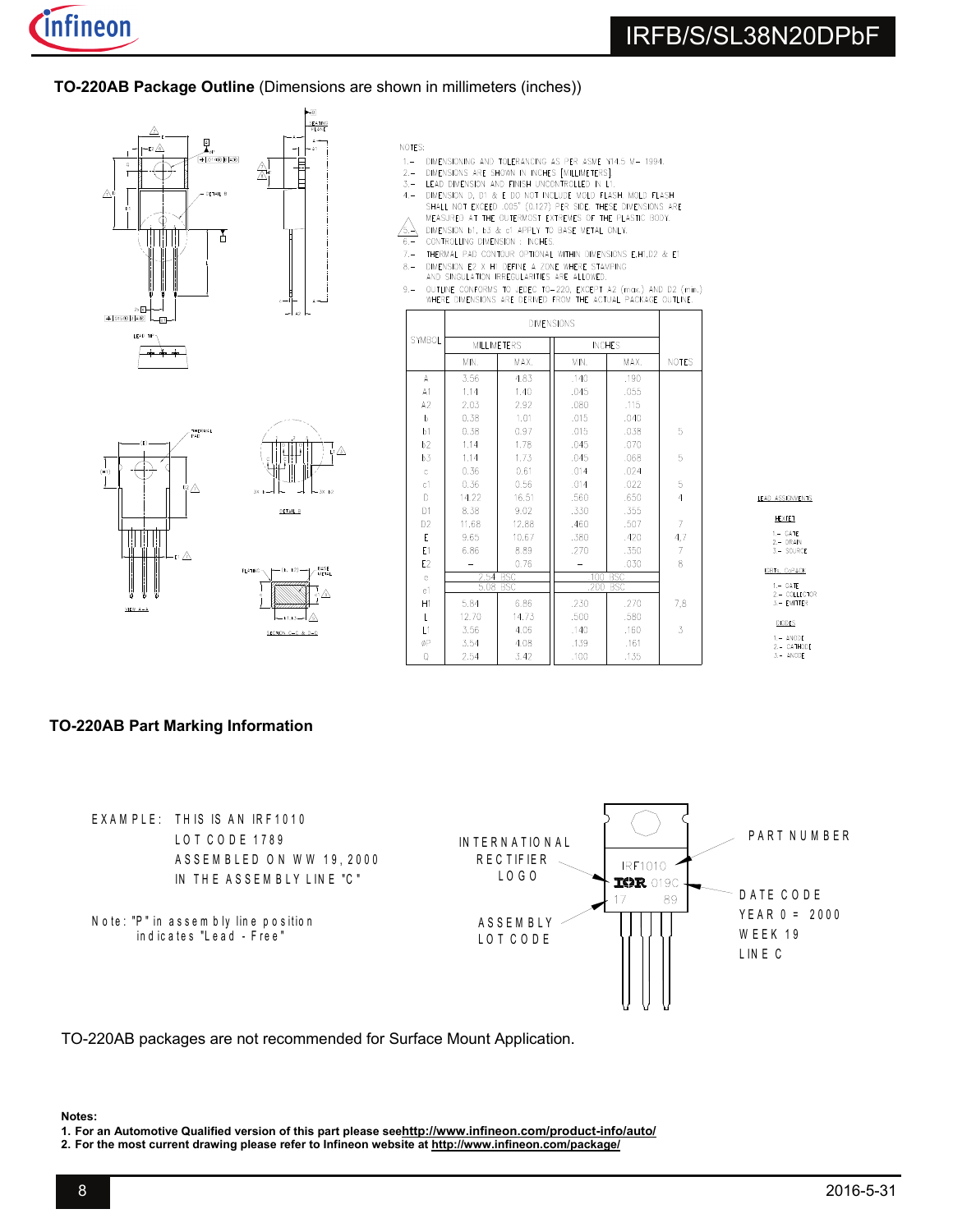

### **D2-Pak (TO-263AB) Package Outline** (Dimensions are shown in millimeters (inches))



FAD TR



NOTES:

- 1. DIMENSIONING AND TOLERANCING PER ASME Y14.5M-1994
- 2. DIMENSIONS ARE SHOWN IN MILLIMETERS FINCHEST
- $\sqrt{3}$  DIMENSION D & E DO NOT INCLUDE MOLD FLASH. MOLD FLASH SHALL NOT EXCEED 0.127 [.005"] PER SIDE. THESE DIMENSIONS ARE MEASURED<br>AT THE OUTMOST EXTREMES OF THE PLASTIC BODY AT DATUM H.
- ANTHERMAL PAD CONTOUR OPTIONAL WITHIN DIMENSION E, L1, D1 & E1.
- $\sqrt{6}$  dimension b1, b3 and c1 apply to base Metal only.
- 6. DATUM A & B TO BE DETERMINED AT DATUM PLANE H.
- 7. CONTROLLING DIMENSION: INCH.
- 8. OUTLINE CONFORMS TO JEDEC OUTLINE TO-263AB.

| AD. | A SSICNMENT |
|-----|-------------|
|     |             |



| S<br>Y<br>M                 | <b>DIMENSIONS</b>  |            |                    |                  |                |  |
|-----------------------------|--------------------|------------|--------------------|------------------|----------------|--|
| B                           | <b>MILLIMETERS</b> |            | <b>INCHES</b>      | O<br>T<br>E<br>S |                |  |
| $\circ$<br>$\overline{L}$   | MIN.               | MAX.       | MIN.               | MAX.             |                |  |
| A                           | 4.06               | 4.83       | .160               | .190             |                |  |
| A1                          | 0.00               | 0.254      | .000               | .010             |                |  |
| b                           | 0.51               | 0.99       | .020               | .039             |                |  |
| b1                          | 0.51               | 0.89       | .020               | .035             | 5              |  |
| b2                          | 1.14               | 1.78       | .045               | .070             |                |  |
| b3                          | 1.14               | 1.73       | .045               | .068             | 5              |  |
| $\mathsf C$                 | 0.38               | 0.74       | .015               | .029             |                |  |
| C <sub>1</sub>              | 0.38               | 0.58       | .015               | .023             | 5              |  |
| c2                          | 1,14               | 1.65       | .045               | .065             |                |  |
| $\Box$                      | 8.38               | 9.65       | .330               | .380             | 3              |  |
| D <sub>1</sub>              | 6.86               |            | .270               |                  | $\overline{4}$ |  |
| E                           | 9.65               | 10.67      | .380               | .420             | 3,4            |  |
| E1                          | 6.22               |            | .245               |                  | $\overline{4}$ |  |
| $\in$                       | 2.54               | <b>BSC</b> | .100<br><b>BSC</b> |                  |                |  |
| Н                           | 14.61              | 15.88      | .575               | .625             |                |  |
| $\mathsf{L}% _{\mathsf{L}}$ | 1.78               | 2.79       | .070               | .110             |                |  |
| L1                          |                    | 1.68       |                    | .066             | $\overline{4}$ |  |
| L2                          |                    | 1.78       |                    | .070             |                |  |
| L3                          | 0.25               | <b>BSC</b> | .010<br><b>BSC</b> |                  |                |  |

#### <u>TS</u> **DIODES**

ANODE (TWO DIE) / OPEN (ONE DIE)  $2, 4. - CATHODE$ <br> $3. - ANDDE$ HEXFET IGBTs, CoPACK  $1 - CATF$  $1, -$  GATE 1. – BATE<br>4. – DRAIN<br>3. – SOURCE  $\overline{2},$  $2, 4, -$  COLLECTOR<br>3. - EMITTER

## **D2-Pak (TO-263AB) Part Marking Information**



**Notes:** 

**1. For an Automotive Qualified version of this part please seehttp://www.infineon.com/product-info/auto/**

**2. For the most current drawing please refer to Infineon website at http://www.infineon.com/package/**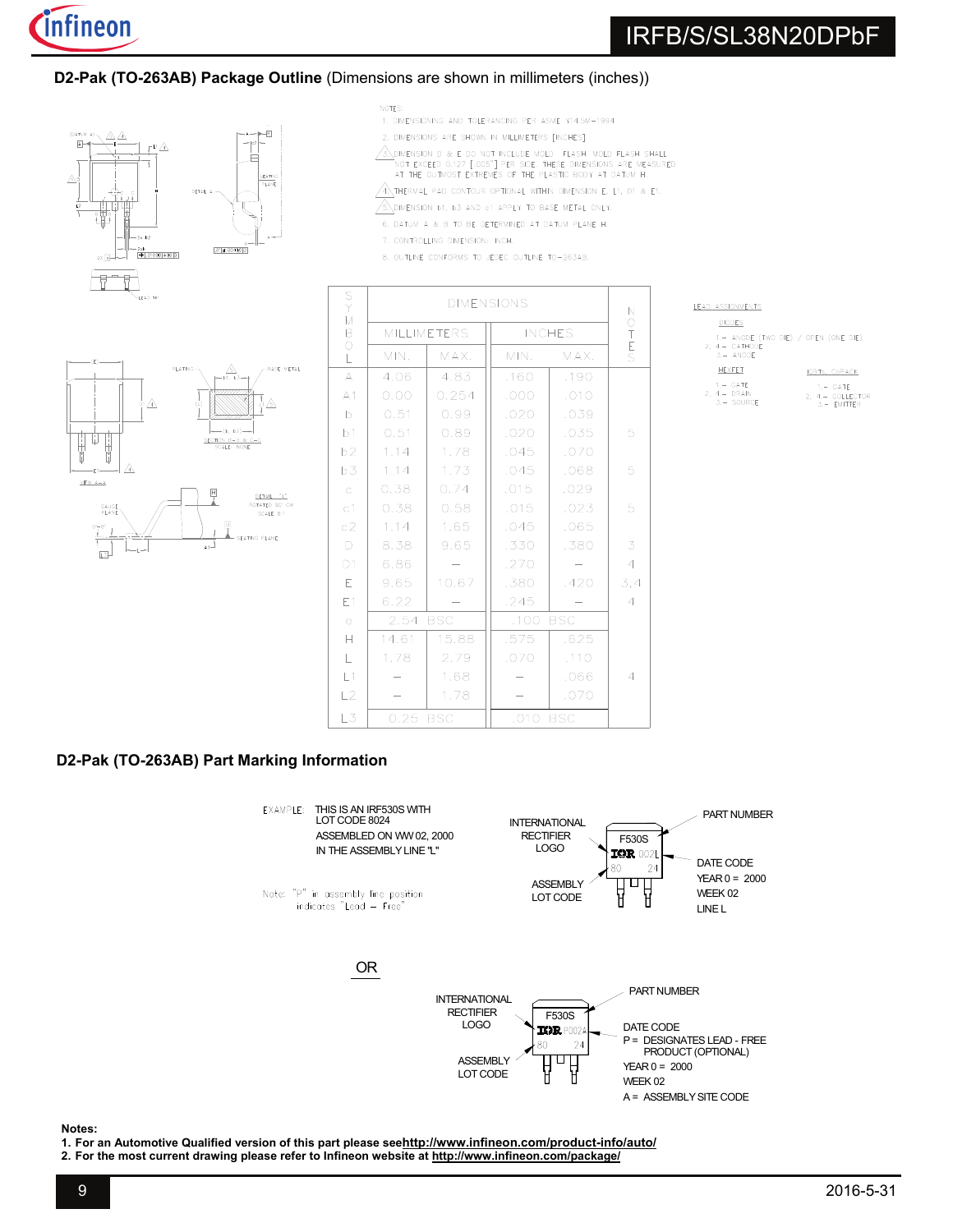

### **TO-262 Package Outline** (Dimensions are shown in millimeters (inches)





- 1. DIMENSIONING AND TOLERANCING PER ASME Y14.5M-1994
- 2. DIMENSIONS ARE SHOWN IN MILLIMETERS [INCHES].
- $\sqrt{3}$  dimension d & E do not include mold flash. Mold flash shall not exceed 0.127 [.005"] PER SIDE. THESE DIMENSIONS ARE MEASURED AT THE OUTMOST EXTREMES OF THE PLASTIC BODY.
- $\sqrt{4}$  thermal pad contour optional within dimension E, L1, D1 & E1.
- $\sqrt{\frac{2}{3}}$  dimension b1 and c1 apply to base metal only.
- 6. CONTROLLING DIMENSION: INCH.
- 7. OUTLINE CONFORM TO JEDEC TO-262 EXCEPT A1 $(m\alpha x, )$ , b $(min.)$  AND D1 $(min.)$ <br>WHERE DIMENSIONS DERIVED THE ACTUAL PACKAGE OUTLINE.

#### LEAD ASSIGNMENTS

| IGR. | . n. s |
|------|--------|

- 
- 1.- GATE<br>2.- COLLECTOR<br>3.- EMITTER 4. - COLLECTOR

HEXFET **DIODES** 

- $1 GATE$ 1.- ANODE (TWO DIE) / OPEN (ONE DIE) 2,  $4 - CATHODE$ <br>3. - ANODE
- 2. DRAIN<br>3. SOURCE
- $4 DRAN$



| S<br>Y<br>M         | <b>DIMENSIONS</b>  |       |                    |      | N                |
|---------------------|--------------------|-------|--------------------|------|------------------|
| B<br>$\overline{O}$ | <b>MILLIMETERS</b> |       | <b>INCHES</b>      |      | O<br>T<br>E<br>S |
| L                   | MIN.               | MAX.  | MIN.               | MAX. |                  |
| A                   | 4,06               | 4.83  | .160               | .190 |                  |
| A1                  | 2.03               | 3.02  | .080               | .119 |                  |
| b                   | 0.51               | 0.99  | .020               | .039 |                  |
| b1                  | 0.51               | 0.89  | .020               | .035 | 5                |
| b2                  | 1.14               | 1.78  | .045               | .070 |                  |
| b3                  | 1.14               | 1.73  | .045               | .068 | 5                |
| $\mathbf{C}$        | 0.38               | 0.74  | .015               | .029 |                  |
| c1                  | 0.38               | 0.58  | .015               | .023 | 5                |
| c2                  | 1.14               | 1.65  | .045               | .065 |                  |
| D                   | 8.38               | 9.65  | .330               | .380 | 3                |
| D <sub>1</sub>      | 6.86               |       | .270               |      | $\overline{4}$   |
| E.                  | 9.65               | 10.67 | .380               | .420 | 3,4              |
| E1                  | 6.22               |       | .245               |      | 4                |
| e                   | 2.54<br><b>BSC</b> |       | .100<br><b>BSC</b> |      |                  |
| L                   | 13.46              | 14.10 | .530               | .555 |                  |
| L1                  |                    | 1.65  |                    | .065 | 4                |
| L2                  | 3.56               | 3.71  | .140               | .146 |                  |

### **TO-262 Part Marking Information**



#### **Notes:**

- **1. For an Automotive Qualified version of this part please seehttp://www.infineon.com/product-info/auto/**
- **2. For the most current drawing please refer to Infineon website at http://www.infineon.com/package/**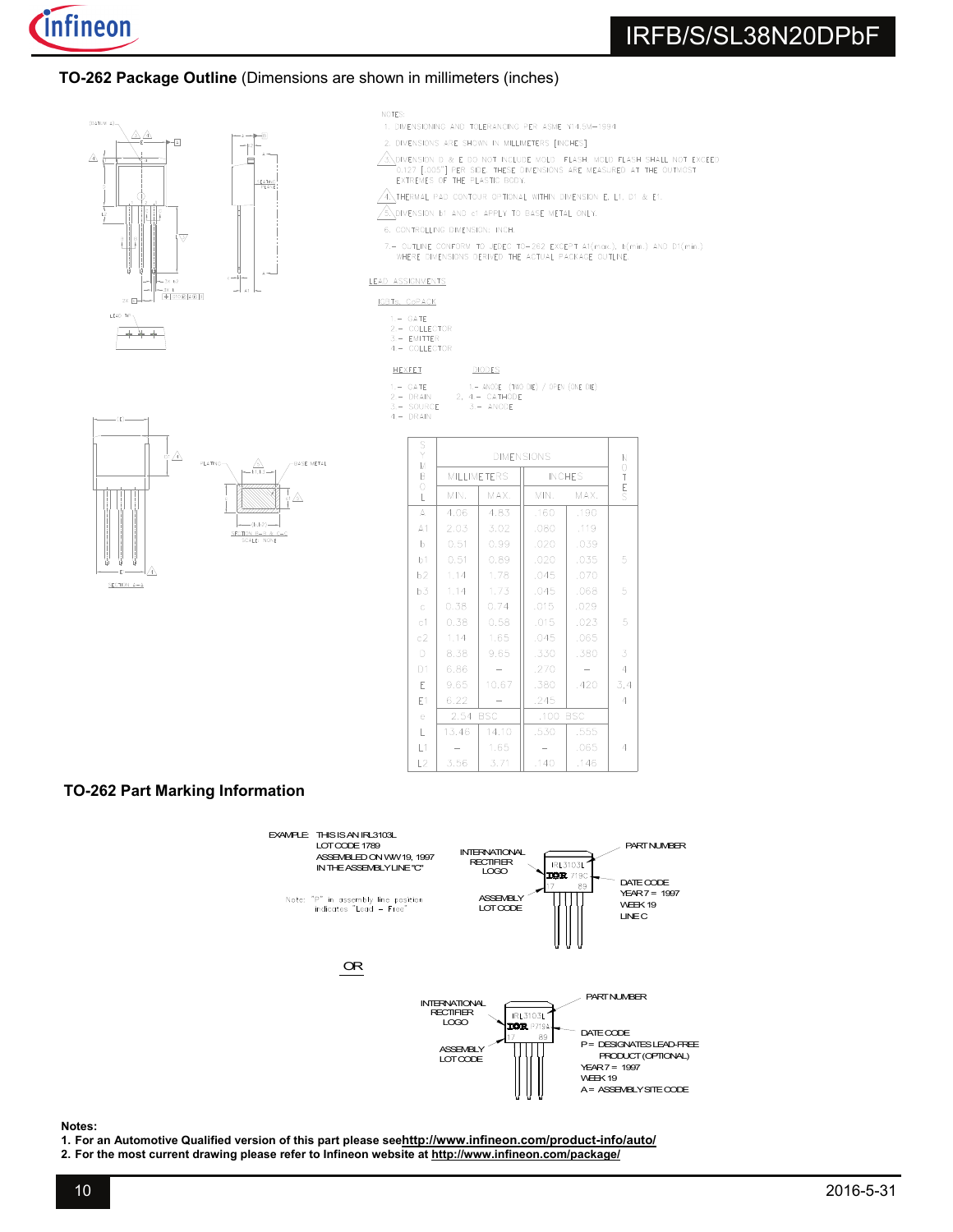**D2-Pak (TO-263AB) Tape & Reel Information** (Dimensions are shown in millimeters (inches))



Note: For the most current drawing please refer to IR website at http://www.irf.com/package/